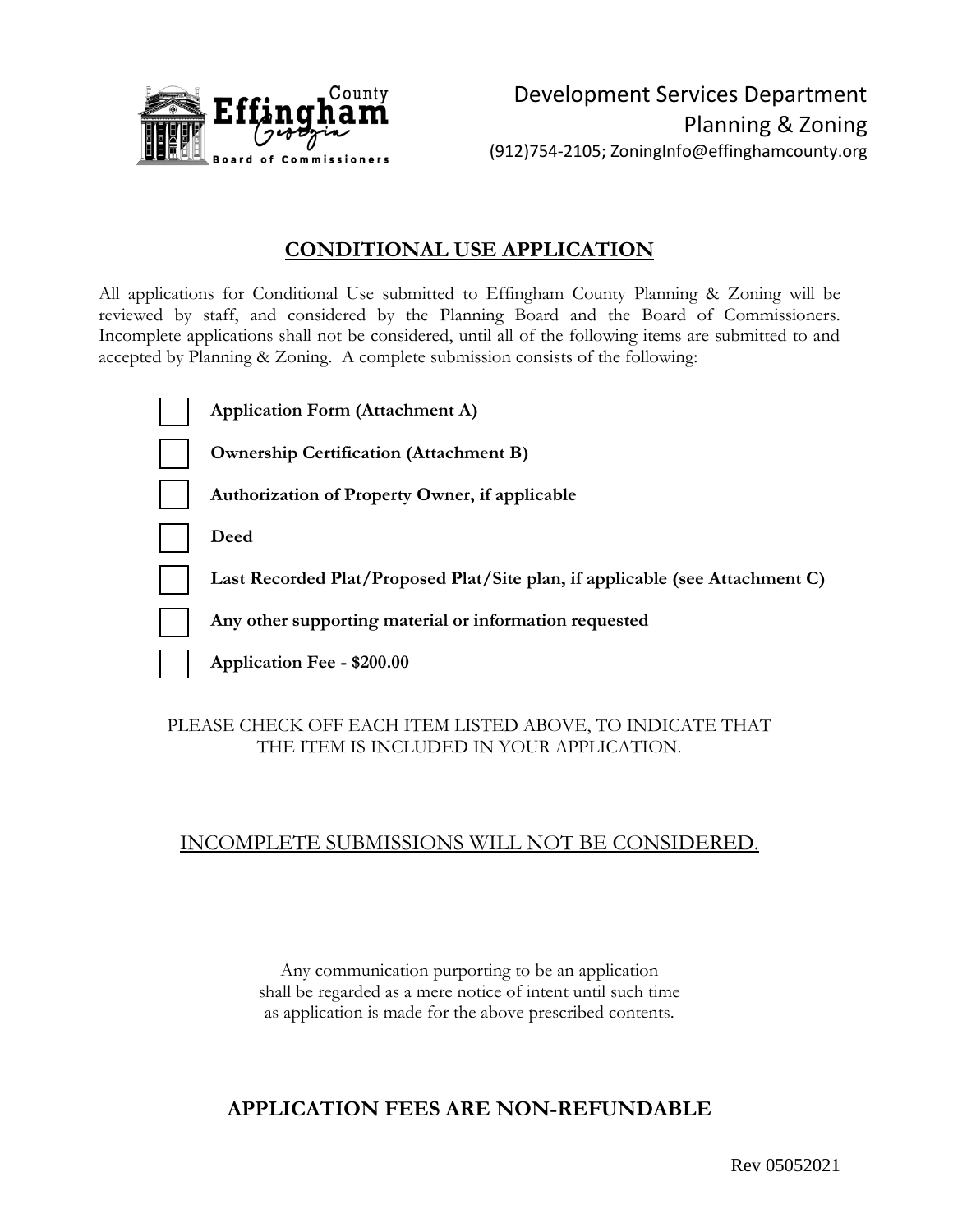# **ATTACHMENT A - CONDITIONAL USE APPLICATION**

| Application Date:                                                                                                                                                                                                                                                                                                     |                                                                      |  |
|-----------------------------------------------------------------------------------------------------------------------------------------------------------------------------------------------------------------------------------------------------------------------------------------------------------------------|----------------------------------------------------------------------|--|
|                                                                                                                                                                                                                                                                                                                       |                                                                      |  |
| Applicant Email Address:                                                                                                                                                                                                                                                                                              |                                                                      |  |
| Phone # $\frac{1}{2}$ $\frac{1}{2}$ $\frac{1}{2}$ $\frac{1}{2}$ $\frac{1}{2}$ $\frac{1}{2}$ $\frac{1}{2}$ $\frac{1}{2}$ $\frac{1}{2}$ $\frac{1}{2}$ $\frac{1}{2}$ $\frac{1}{2}$ $\frac{1}{2}$ $\frac{1}{2}$ $\frac{1}{2}$ $\frac{1}{2}$ $\frac{1}{2}$ $\frac{1}{2}$ $\frac{1}{2}$ $\frac{1}{2}$ $\frac{1}{2}$ $\frac$ |                                                                      |  |
|                                                                                                                                                                                                                                                                                                                       |                                                                      |  |
|                                                                                                                                                                                                                                                                                                                       |                                                                      |  |
|                                                                                                                                                                                                                                                                                                                       | Include Signed & Notarized Authorization of Property Owner           |  |
|                                                                                                                                                                                                                                                                                                                       |                                                                      |  |
|                                                                                                                                                                                                                                                                                                                       |                                                                      |  |
| Owner's Mailing Address: New York Contract to the Contract of the Contract of the Contract of the Contract of the Contract of the Contract of the Contract of the Contract of the Contract of the Contract of the Contract of                                                                                         |                                                                      |  |
|                                                                                                                                                                                                                                                                                                                       |                                                                      |  |
|                                                                                                                                                                                                                                                                                                                       |                                                                      |  |
| Present Zoning of Property _______ Tax Map-Parcel #______________ Total Acres _____________________                                                                                                                                                                                                                   |                                                                      |  |
| <b>CONDITIONAL USE REQUESTED:</b>                                                                                                                                                                                                                                                                                     |                                                                      |  |
| Section 3.15A – Residential Business<br>See Section 3.15A for requirements                                                                                                                                                                                                                                            | Section 3.15B – Rural Business<br>See Section 3.15B for requirements |  |
|                                                                                                                                                                                                                                                                                                                       |                                                                      |  |
| Reason:                                                                                                                                                                                                                                                                                                               |                                                                      |  |
| ,我们也不能在这里的时候,我们也不能在这里的时候,我们也不能会在这里的时候,我们也不能会在这里的时候,我们也不能会在这里的时候,我们也不能会在这里的时候,我们也不                                                                                                                                                                                                                                     |                                                                      |  |
| ,我们也不能在这里的时候,我们也不能在这里的时候,我们也不能不能不能不能不能不能不能不能不能不能不能不能不能不能不能。""我们的是,我们也不能不能不能不能不能不                                                                                                                                                                                                                                      |                                                                      |  |
| How does request meet criteria of Section 7.1.6 (see Attachment C): ________________________________                                                                                                                                                                                                                  |                                                                      |  |
| ,我们也不能在这里的时候,我们也不能在这里的时候,我们也不能在这里的时候,我们也不能会在这里的时候,我们也不能会在这里的时候,我们也不能会在这里的时候,我们也不能                                                                                                                                                                                                                                     |                                                                      |  |
|                                                                                                                                                                                                                                                                                                                       |                                                                      |  |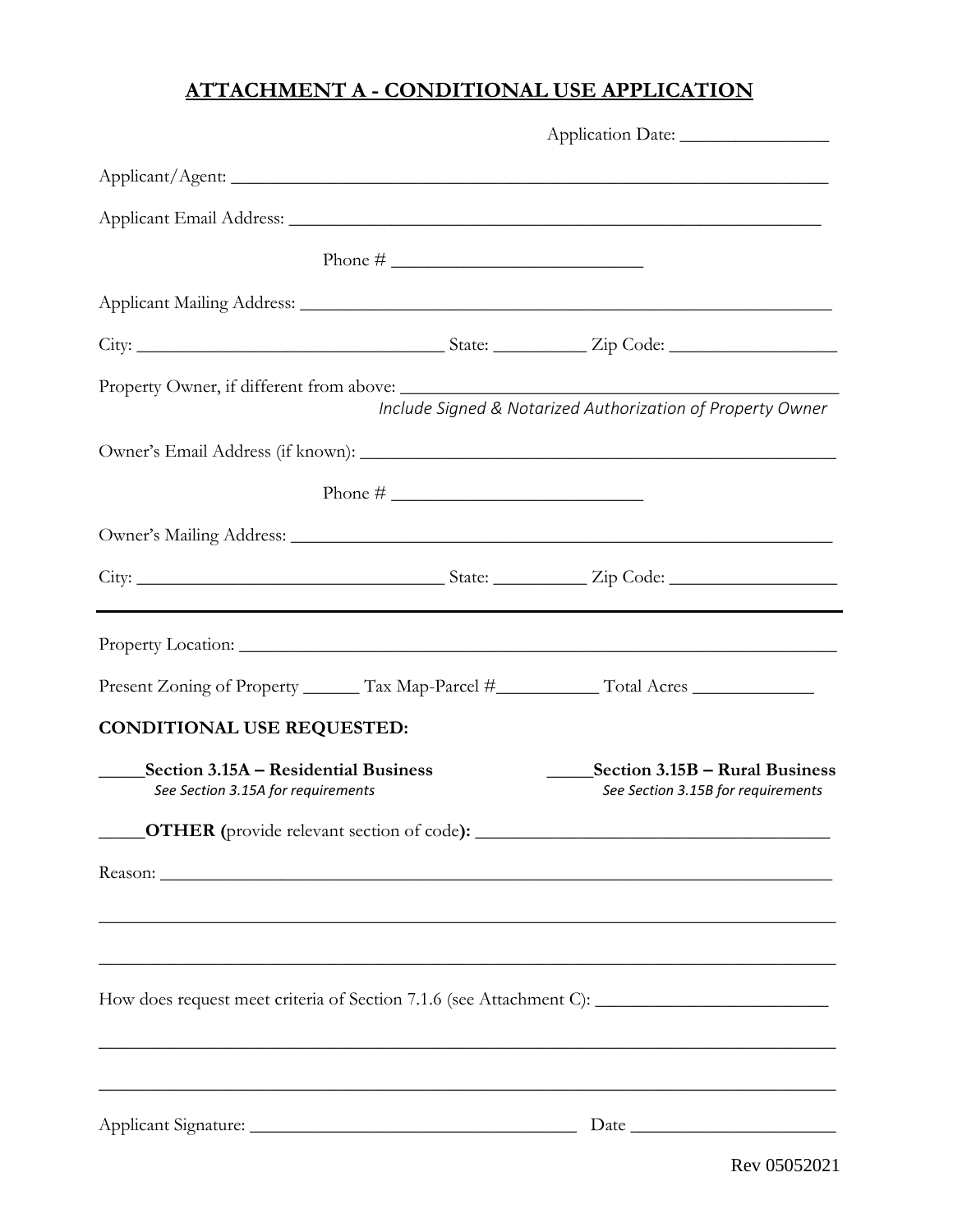# **ATTACHMENT B - OWNERSHIP CERTIFICATION**

| I, (we) the undersigned, do herby certify that I (we) own the property affected by the proposed                                                                                                                                                                                                                                                                                                  |
|--------------------------------------------------------------------------------------------------------------------------------------------------------------------------------------------------------------------------------------------------------------------------------------------------------------------------------------------------------------------------------------------------|
| Amendment to the Effingham County Zoning Ordinance by virtue of a deed date                                                                                                                                                                                                                                                                                                                      |
|                                                                                                                                                                                                                                                                                                                                                                                                  |
| Effingham County, in Deed Book __________________ page ________________.                                                                                                                                                                                                                                                                                                                         |
| I hereby certify that I am the owner of the property being proposed for Conditional Use approval,<br>and I have answered all of the questions contained herein and know the same to be true and<br>correct. I hereby acknowledge that I have reviewed the application checklist, and further<br>acknowledge that any omission of the items above will cause a delay in the review of my request. |
| Owner's signature                                                                                                                                                                                                                                                                                                                                                                                |
| Print Name                                                                                                                                                                                                                                                                                                                                                                                       |
| Owner's signature                                                                                                                                                                                                                                                                                                                                                                                |
| Print Name                                                                                                                                                                                                                                                                                                                                                                                       |
| Owner's signature                                                                                                                                                                                                                                                                                                                                                                                |
|                                                                                                                                                                                                                                                                                                                                                                                                  |
|                                                                                                                                                                                                                                                                                                                                                                                                  |

\_\_\_\_\_\_\_\_\_\_\_\_\_\_\_\_\_\_\_\_\_\_\_\_\_\_\_\_\_\_\_\_\_\_\_\_\_\_ Notary Public, State of Georgia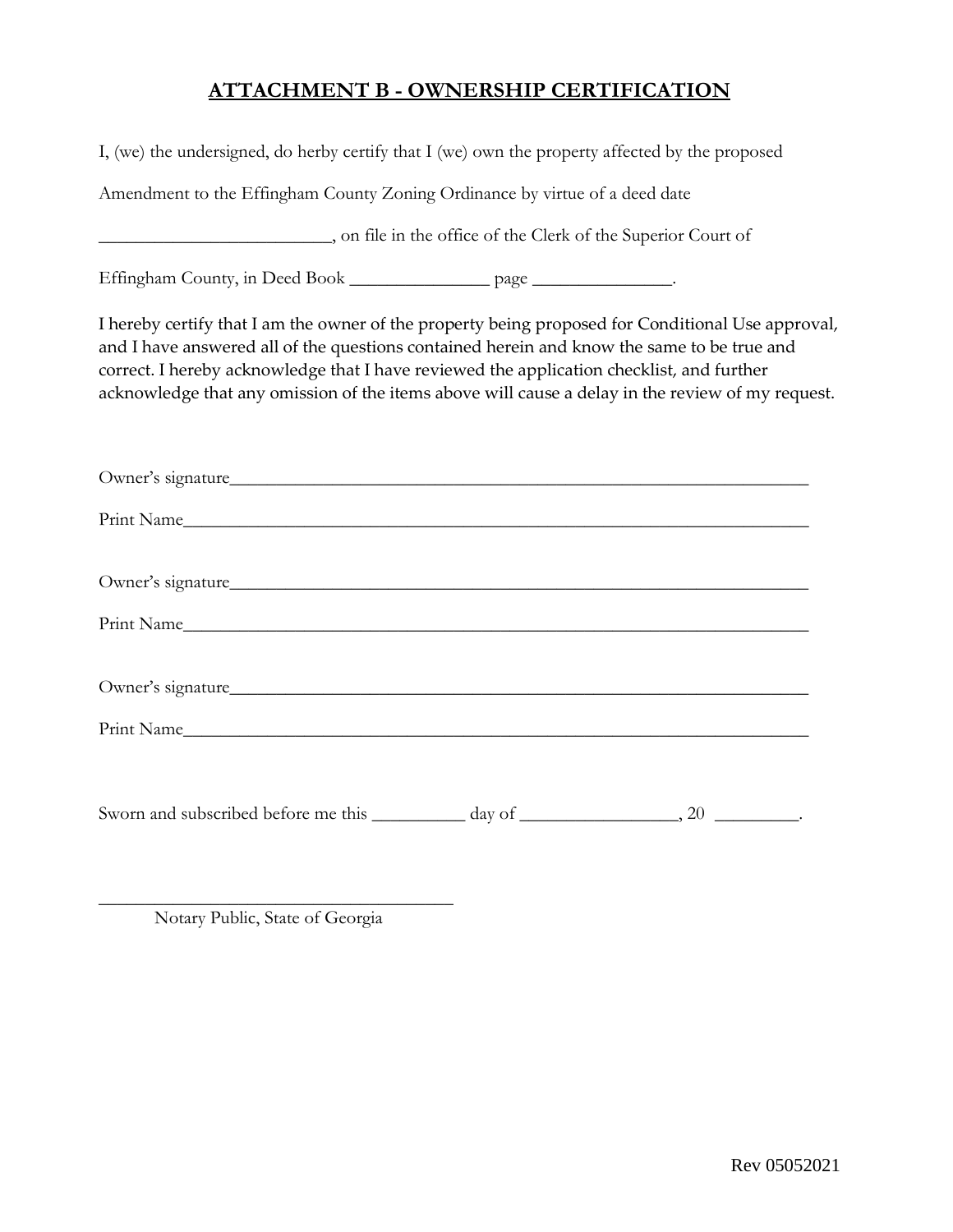# **AUTHORIZATION OF PROPERTY OWNER**

| I, being duly sworn upon his/her oath, being of<br>sound mind and legal age deposes and states; That he/she is the owner of the property which is<br>subject matter of the attached application, as is shown in the records of Effingham County, Georgia             |  |  |
|----------------------------------------------------------------------------------------------------------------------------------------------------------------------------------------------------------------------------------------------------------------------|--|--|
| I authorize the person named below to act as applicant in the pursuit of a Conditional Use application.<br>I acknowledge and accept that I will be bound by the decision of the board of commissioners,<br>including any conditions, if the application is approved. |  |  |
|                                                                                                                                                                                                                                                                      |  |  |
|                                                                                                                                                                                                                                                                      |  |  |
|                                                                                                                                                                                                                                                                      |  |  |
|                                                                                                                                                                                                                                                                      |  |  |
| Owner's signature                                                                                                                                                                                                                                                    |  |  |
| Print Name and the contract of the contract of the contract of the contract of the contract of the contract of the contract of the contract of the contract of the contract of the contract of the contract of the contract of                                       |  |  |
|                                                                                                                                                                                                                                                                      |  |  |
| Who swears before that the information contained in this authorization is true and correct to the best<br>of his/her knowledge and belief.                                                                                                                           |  |  |
|                                                                                                                                                                                                                                                                      |  |  |
|                                                                                                                                                                                                                                                                      |  |  |

\_\_\_\_\_\_\_\_\_\_\_\_\_\_\_\_\_\_\_\_\_\_\_\_\_\_\_\_\_\_\_\_\_\_\_\_\_\_ Notary Public, State of Georgia